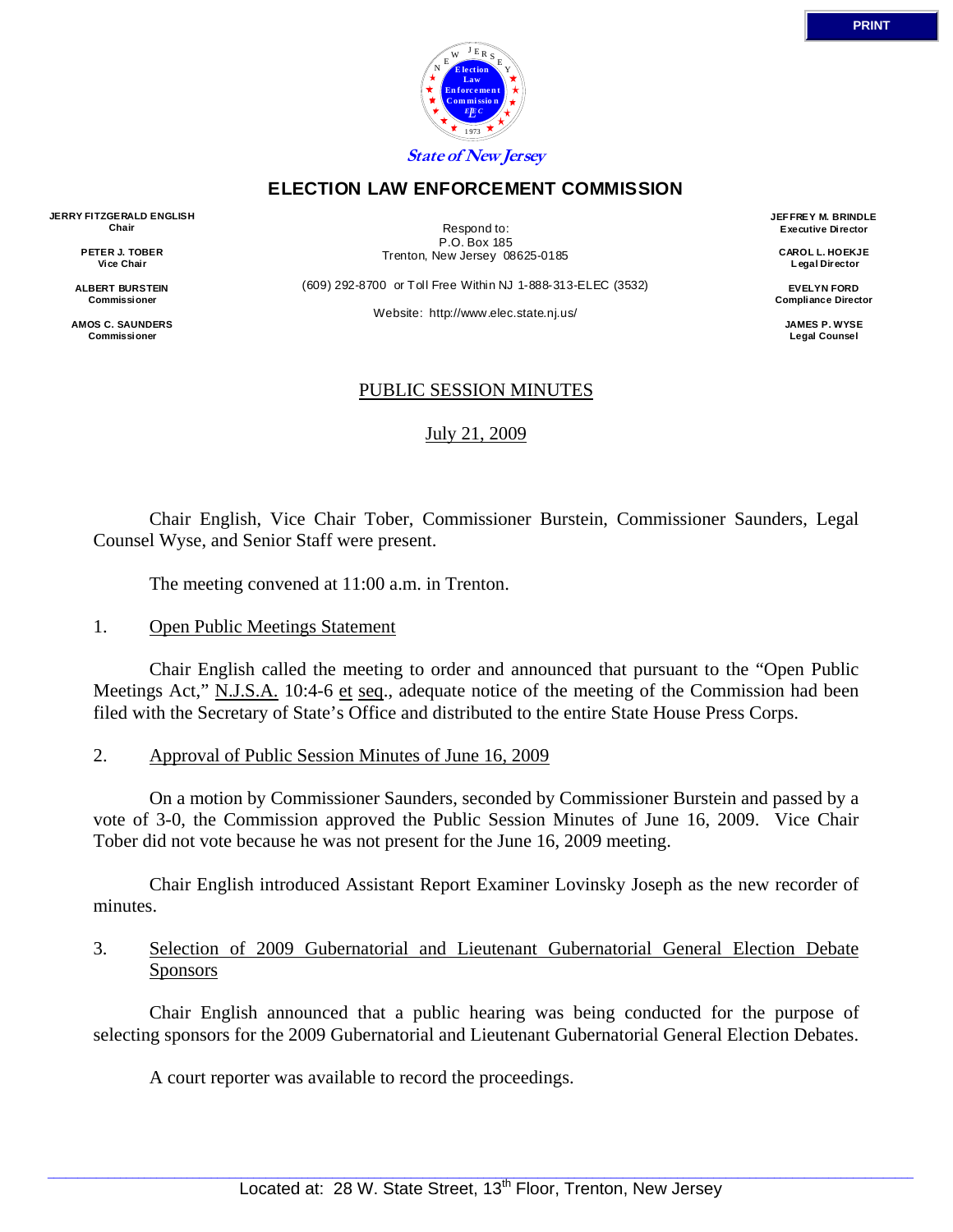The applicants were:

- The League of Women Voters of New Jersey Education Fund, WPVI-TV, WABC-TV, and The College of New Jersey;
- NJN-New Jersey Public Television and Radio, the Philadelphia Inquirer, and the Gannett New Jersey newspaper group;
- News 12 New Jersey LLC;
- Seton Hall College Republicans and Seton Hall College Democrats;
- William Paterson University;
- The Rebovich Institute for NJ Politics and WNBC-TV New York and affiliated NBC entities); and,
- Leadership New Jersey Consortium (Leadership NJ, News 12 NJ, 101.5 FM, Gannett newspapers).

 Following presentations by the debate sponsor applicants to sponsor the two gubernatorial and one lieutenant gubernatorial 2009 general election debates and an ensuing discussion by Commissioners and staff, the Commission selected the following sponsors:

 On a motion by Vice Chair Tober, seconded by Commissioner Saunders and passed by a vote of 4-0, the Commission selected William Paterson University with WWOR-TV, WTXF-TV and Fox News to sponsor one 2009 gubernatorial general election debate.

 On a motion by Commissioner Saunders, seconded by Vice Chair Tober and passed by a vote of 4-0, the Commission selected NJN – New Jersey Public Television and Radio, with the Philadelphia Inquirer, and the Gannett New Jersey newspaper group to sponsor a second 2009 gubernatorial general election debate.

 On a motion by Commissioner Burstein, seconded by Commissioner Saunders and passed by a vote of 4-0, the Commission selected Leadership New Jersey Consortium (Leadership New Jersey, News 12 New Jersey, NJ 101.5 FM, and the Gannett newspaper chain) to sponsor the lieutenant gubernatorial general election debate.

4. Executive Director's Report

#### A. Enabling Legislation for the Office of Lieutenant Governor

 According to Executive Director Brindle, the enabling legislation creating the office of Lieutenant Governor was enacted by P.L. 2009, c.66, on June 26, 2009. The Executive Director said that the enabling legislation establishes that the governor and lieutenant governor must run jointly as a single candidate. He said that the lieutenant governor candidates must be named by July 27, 2009. The Executive Director informed the Commission that Special Programs Director Amy Davis distributed a fact sheet detailing the major provisions of the new law for candidates, media, and public. The fact sheet was also posted on the Commission's website.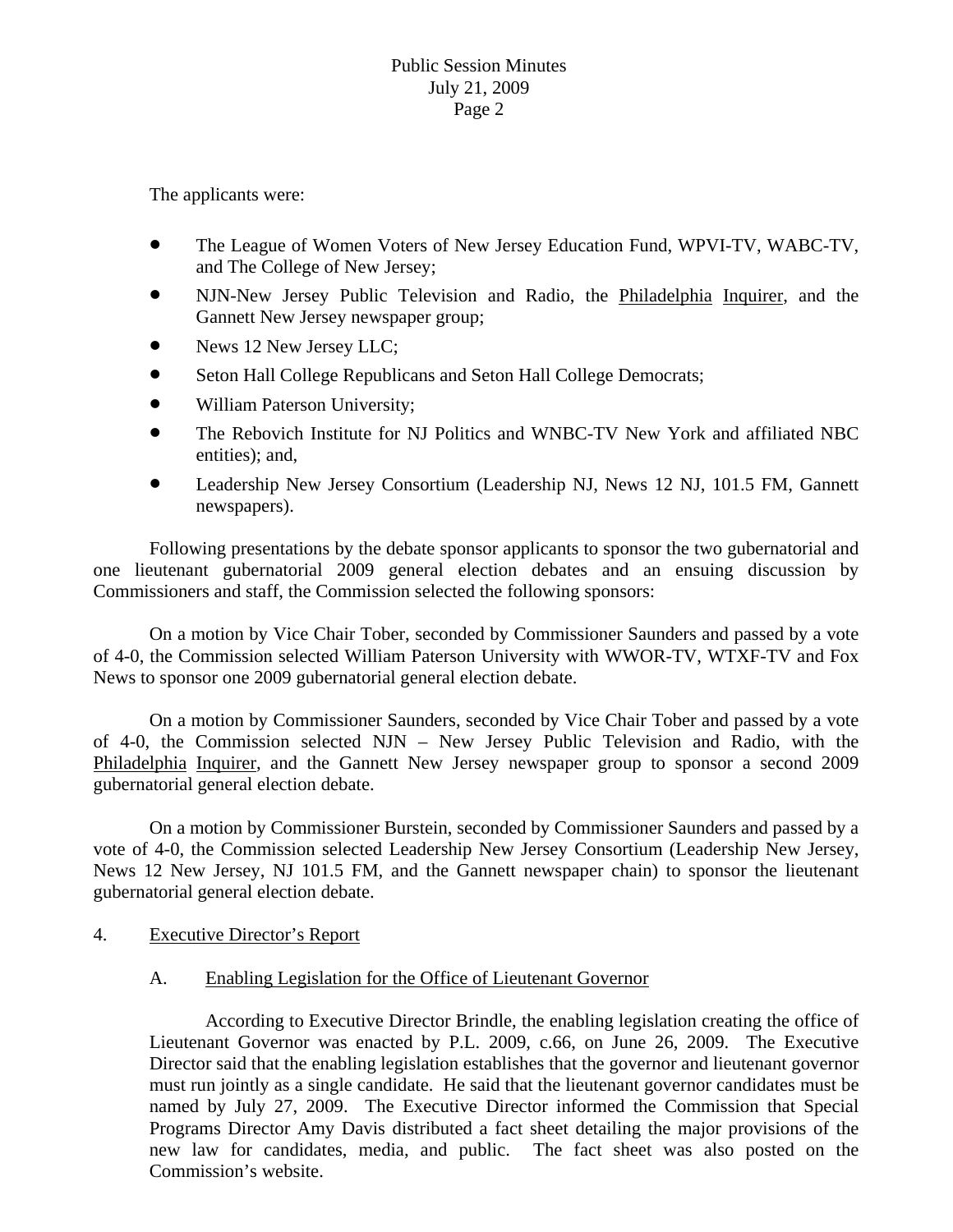### B. Fiscal Year 2010 Budget

 Executive Director Brindle stated that the Commission's Fiscal Year 2010 operating budget is \$4.355 million. He said, however, that this budget represents a reduction of \$84,000, or 2 percent from Fiscal Year 2009. The Executive Director said that cuts are not desirable, but the amount is sufficient to maintain the current level of services. According to Executive Director Brindle, \$7.88 million is available for the administration of the Gubernatorial Public Financing Program. He stated that \$6.88 million is available to candidates and \$1.08 million for the administration of the program, which includes salaries. According to the Executive Director, \$600,000 is available for ballot statements. He mentioned that language in the Fiscal Year 2010 Appropriations Act provides for additional funds to be allocated, if needed, for publicly-financed candidates.

### C. Ballot Statement

 According to Executive Director Brindle, A-3214 was passed by both houses but has not yet been signed into law. The Executive Director stated that this bill eliminates required mailing of sample ballots to inactive voters. In addition, Executive Director Brindle mentioned that the bill addresses issues raised in a letter submitted to the Commission by John M. Carbone, Esq. The Executive Director said that ballot statements must be submitted by candidates by August 17, 2009.

 Commissioner Saunders asked if the Commission could do any more to help control the cost of ballot statements.

 Special Programs Director Davis stated that the concerns address potential cuts in funding to county clerks and lack of advance knowledge of county reimbursements.

 Commissioner Burstein stated that the county clerks should have a general idea of costs involved from experience.

 Executive Director Brindle informed the Commission that \$150,000 more had been allocated for ballot statements compared to four years ago. He did not anticipate any funding problems.

 Special Programs Director Davis added that the Commission had anticipated increased postage costs over time.

Commissioner Saunders inquired as to the source of the additional funds.

 Executive Director Brindle responded that the funds are derived from the Fiscal Year 2010 budget and are part of the special appropriation supporting the Gubernatorial Public Financing Program.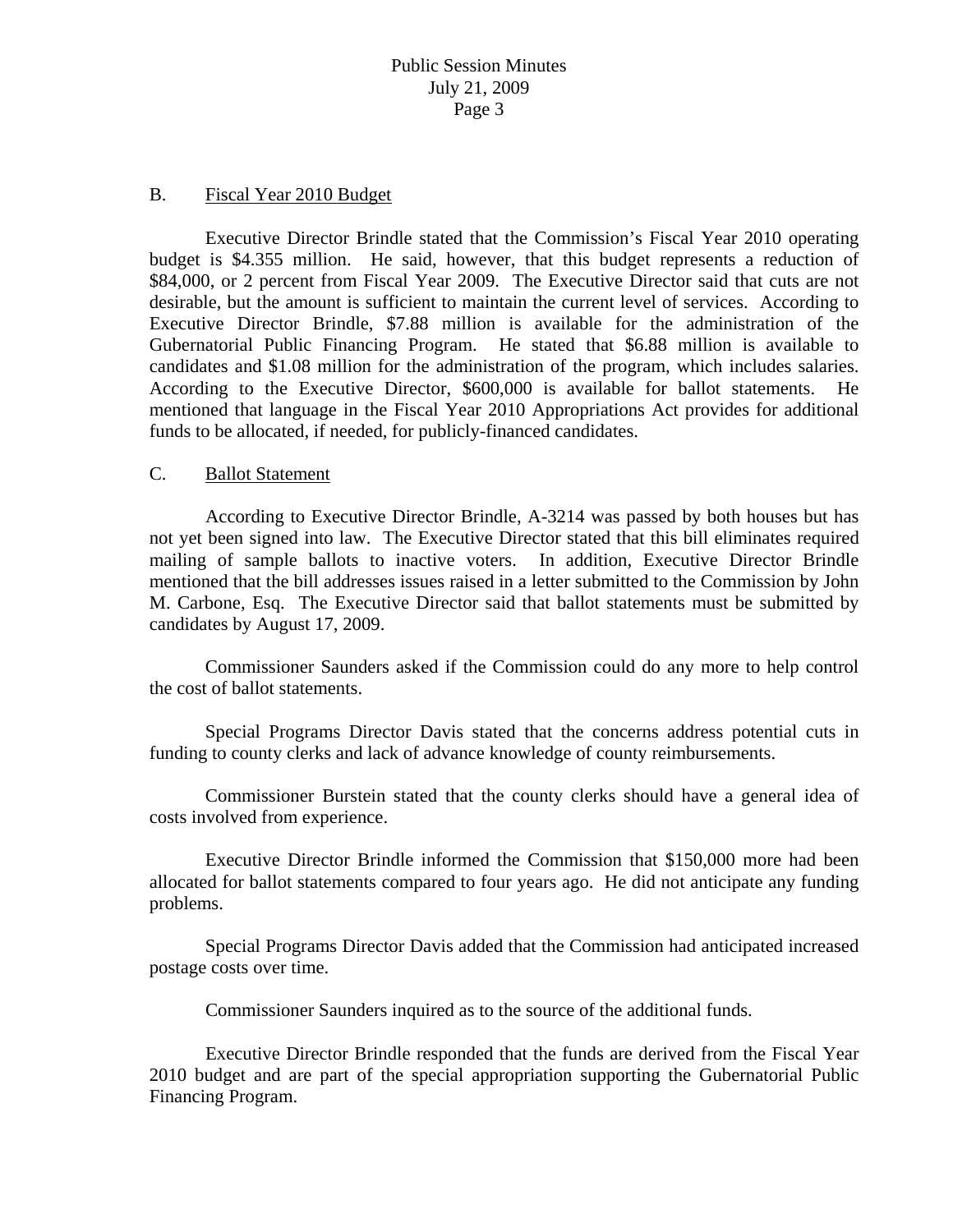### D. Furloughs

 The Executive Director informed the Commission that State employees are required to take a total of ten unpaid furlough days. He said that one day was already taken in May. Executive Director Brindle indicated that two required days are to be taken on the day after Thanksgiving and the day after Lincoln's Birthday. He said that of the seven remaining days, three must be taken in calendar year 2009. The Director mentioned that furlough requests will be processed through the Finance and Administration Section in a similar fashion to standard leave requests.

### E. Monthly Newsletter ELEC-Tronic

 The Executive Director informed the Commission that ELEC-Tronic represents part of an effort to make the public more aware of the Commission and its work. He indicated that the newsletter is delivered via email to approximately 350 subscribers as well as on press release distribution list. He said that the newsletter is available on the Commission's website and will be issued on a monthly basis.

 Executive Director Brindle discussed a potential YouTube account to link with the Commission website.

 Chair English asked if YouTube account could be used to promote Commissionsponsored debates.

 Executive Director Brindle replied that the YouTube account may not be up and running in time for the gubernatorial debates. He added, however, that if the project is launched in time it certainly could be used for that purpose.

 Special Programs Director Davis stated that debates would be advertised on Commission website.

 Executive Director Brindle added that debates would also be advertised in press releases.

 Chair English stated that she wanted to bring attention to the efforts of staff involved in public financing and selection of debate sponsors. The Chair praised the newsletter as a way to publicize ELEC activities, stating that the inclusion of charts and other reference materials was helpful to the citizens.

 Chair English acknowledged that furloughs, hiring freeze, and lack of promotions places stress on employees.

 Chair English suggested a future article on integrity and professionalism in public service.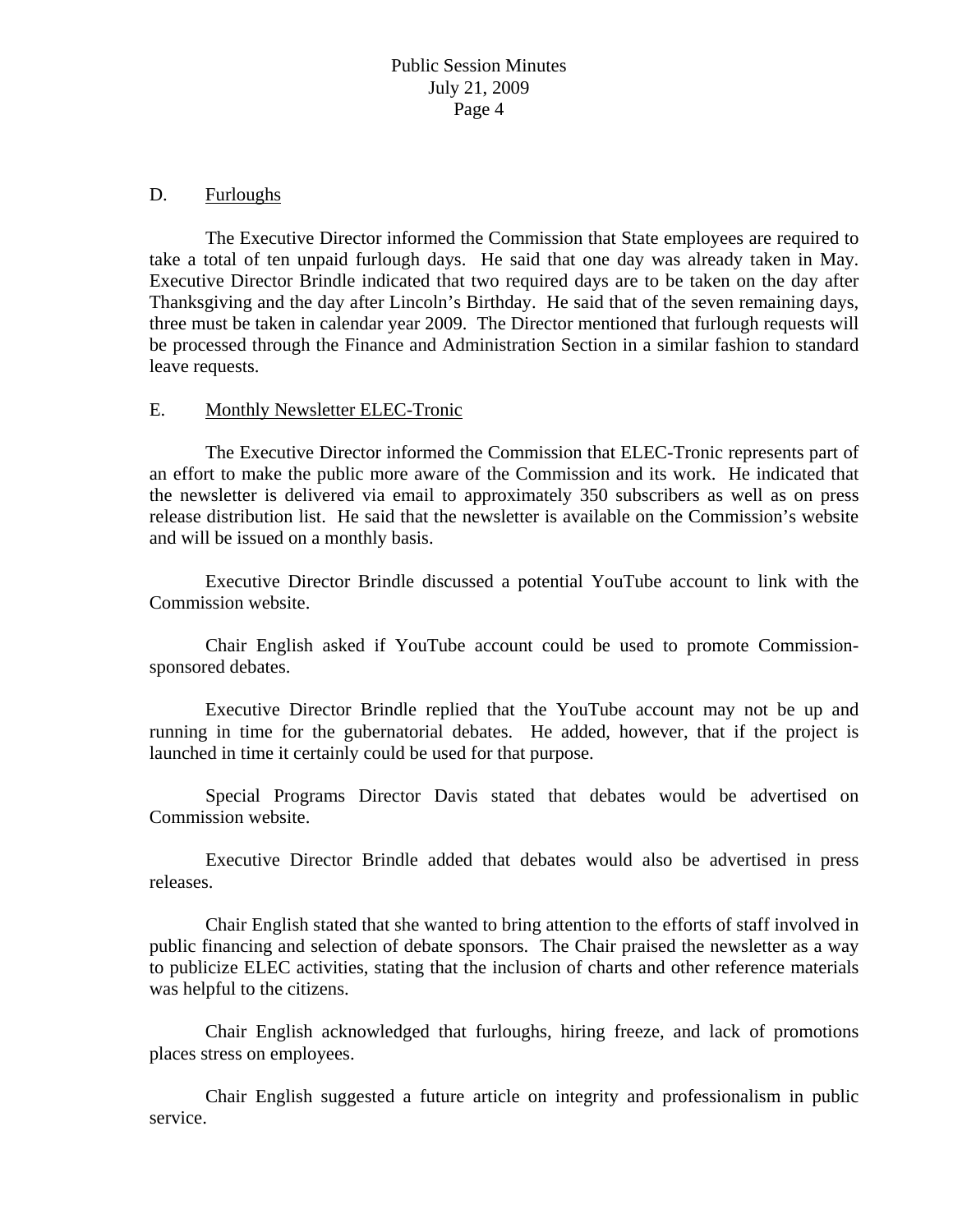### F. Potential U.S. Supreme Court Action Regarding Campaign Financing

 Executive Director Brindle advised the Commission that Citizens United v. Federal Election Commission is a case that will probably be heard by the U.S. Supreme Court this fall. He said the case concerns a documentary about Hillary Clinton and whether the Federal Election Commission (FEC) was empowered to apply Section 203 restrictions to it. Section 203 is part of the Bipartisan Campaign Reform Act (BCRA). Director Brindle indicated that Section 203 prohibits "electioneering communications" within 30 days of a primary election and 60 days of a general election. He said that Section 203 also restricts independent expenditures by corporations and unions if the communication expresses support or opposition to a federal candidate.

 Executive Director Brindle advised the Commission that the U.S. Supreme Court now is asking for supplemental briefs involving a 1990 decision Austin v. Michigan Chamber of Commerce, which was a decision that upheld restrictions on corporate campaign expenditures. The Court may also be reviewing the Section 203 in general.

 The Executive Director said that after upholding BCRA in 2003, the U.S. Supreme Court has been increasingly challenging the law, reflecting the Court's recent tendency towards addressing First Amendment principles. Examples of U.S. Supreme Court erosion of BCRA include FEC v. Wisconsin Right to Life (2007), which modified Section 203, and Davis v. FEC (2008), which struck down the "Millionaires' Amendment" intended to level the playing field between self-funded candidates and non self-funded candidates.

 Executive Director Brindle stated that the staff will monitor the upcoming case to ascertain whether it has any implications for the New Jersey Campaign Contributions and Expenditures Reporting Act or "Pay-to-Play" regulations.

- G. Summer/Fall Meeting Schedule
	- August 18, 2009 at 11:00 a.m. (if needed) in Trenton;
	- September 15, 2009 at 11:00 a.m. in Trenton; and,
	- October 20, 2009 at 11:00 a.m. in Trenton

## 5. 2009 Gubernatorial Public Financing Program Update

#### **Steven Lonegan P2009 - Submissions 15 through 16**

 Special Programs Director Davis stated that on June 23, 2009, staff received Candidate Lonegan's Submission 15 that contained \$96,794.10 in contributions submitted for match. She said that staff completed its review and issued public matching funds totaling \$150,857. Director Davis said that on July 7, 2009, staff received Submission 16 that contained \$26,199.82 in contributions submitted for match. She will report to the Commission at its next meeting on September 15, 2009 on the status of Submission 16 and on any other submissions received and public funds disbursed.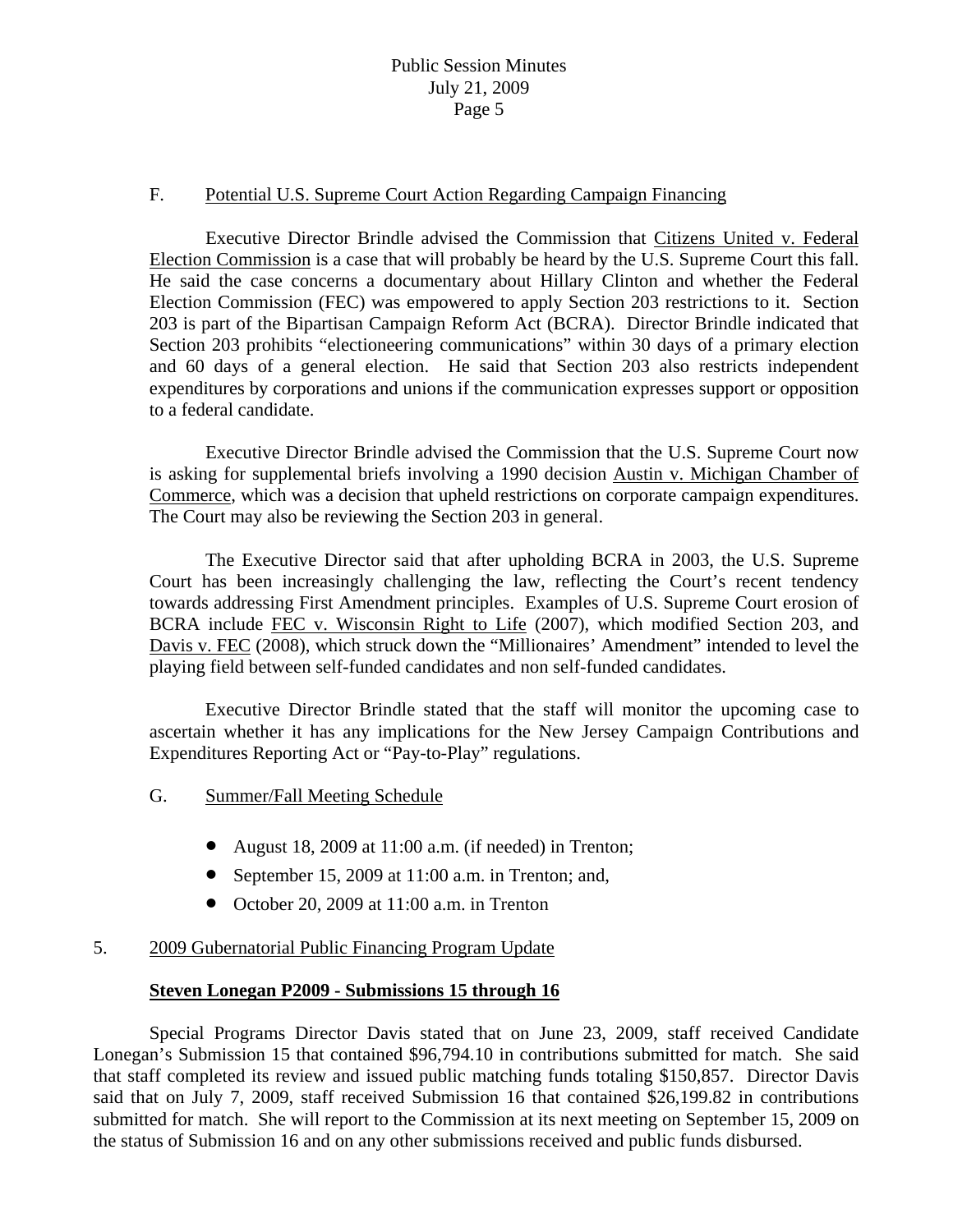#### **Chris Daggett G2009 - Submission 1**

 Director Davis indicated that on July 7, 2009, ELEC received the first 2009 general election submission from Candidate Daggett, containing \$352,537 in net contributions submitted for match (an amount in excess of the \$340,000 required threshold). She said that Candidate Daggett filed a signed Statement of Agreement to Participate in the 2009 Gubernatorial General Election Debates and a Candidate Certification of Non-Participation in Issue Advocacy Organizations (Form P-2A). Director Davis stated that the expenditure information provided by the Daggett campaign indicated that expenditures had been made or committed to be made in excess of the \$340,000 expenditure qualification threshold. According to Director Davis, staff has completed its review and has informed the campaign that staff may not issue any public funds until the Commission considers the following issue.

Director Davis stated that the following was at issue:

 Whether the Daggett campaign may receive public funds without having selected a lieutenant gubernatorial candidate, without having submitted the required statement of agreement to participate in one lieutenant gubernatorial debate, and without having submitted the required issue advocacy information?

Director Davis said that as a result of recently enacted legislation (P.L.2009, c.66) concerning gubernatorial/lieutenant gubernatorial candidates, each general election gubernatorial candidate must select his or her lieutenant gubernatorial candidate no later than 30 days after the Secretary of State certifies the gubernatorial candidate names for the general election ballot. She said, therefore, that each gubernatorial candidate must select a lieutenant gubernatorial candidate no later than July  $27<sup>th</sup>$ .

 Director Davis stated that the law as amended now specifies that "joint candidates" for election to the offices of Governor and Lieutenant Governor shall be eligible to receive public funding upon application to the Commission, which includes proof that they have deposited and expended \$340,000. Both the gubernatorial and lieutenant gubernatorial candidate must disclose participation in an issue advocacy organization, and sign a statement of agreement to participate in interactive gubernatorial election debates. She noted that the new law as amended does not address or provide for the situation of a gubernatorial candidate applying for public funds without having selected a lieutenant gubernatorial candidate.

 Commissioner Saunders asked if Candidate Christie was receiving public funds for the 2009 general election.

 Director Davis replied that Candidate Christie was not yet receiving public funds but was expected to apply for public matching funds.

Vice Chair Tober asked if there had been any problems with distribution of public funds.

Director Davis replied that there had not.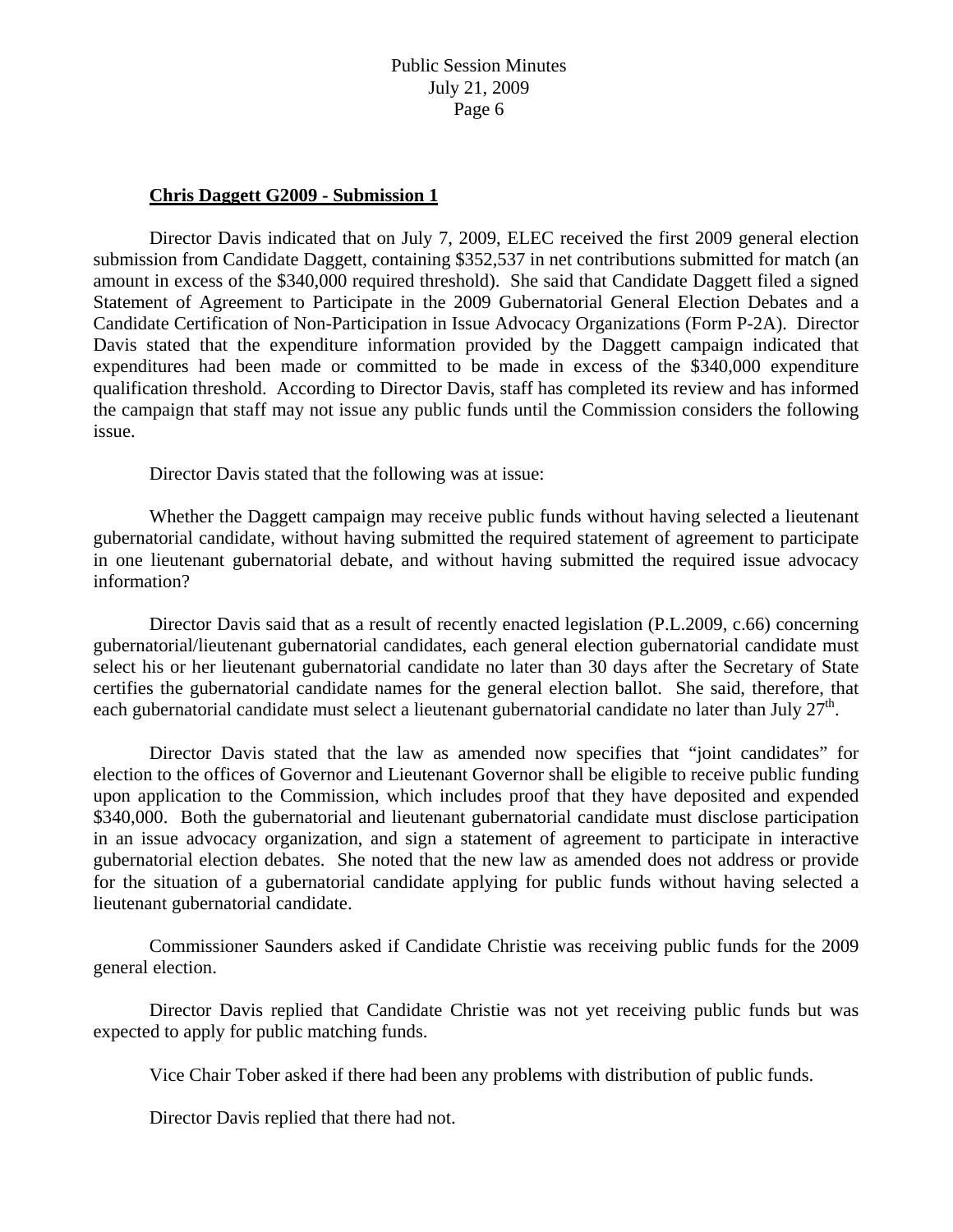Director Davis stated that a review had been completed, and the Commission was awaiting a decision by the Daggett campaign for the office of Lieutenant Governor, after which public funds would be distributed.

 Chair English asked Director Davis if she had had any communication with the Daggett campaign.

 Director Davis replied that a representative from the Daggett Campaign, Thomas Johnson, was present.

 Mr. Johnson from the Daggett Campaign addressed the Commission and thanked the Commissioners for their time. He stated that the campaign would file the paperwork for Lieutenant Governor in the next few days.

 On a motion by Commissioner Burstein, seconded by Commissioner Saunders and passed by a vote of 4-0, the Commission voted to release funds to the Daggett Campaign after submission of the required paperwork.

#### 6. Request for Advisory Opinion No. 01-2009

 The Commission continued its discussion of the Advisory Opinion Request from the Daggett campaign. Legal Director Hoekje thanked the campaign for its extension of time to answer.

 Commissioner Saunders asked if the problem at hand was due to small items, such as buttons and other miscellaneous merchandise, sold at fairs and other public events, and reporting requirements therein.

Legal Director Hoekje replied in the affirmative.

 Commissioner Saunders expressed hope for a future regulation to allow *de minimis* exceptions to detailed reporting.

 Vice Chair Tober asked whether or not receipts from the sale of a campaign button would impact the contribution limits.

Legal Director Hoekje replied in the affirmative.

 Legal Director Hoekje cautioned that the advisory opinion was limited to the specific items proposed for sale. Legal Director Hoekje restated the staff recommendation that all receipts from the sale of items be reported as contributions and all expenditures in connection with the sale be reported as expenditures. She also recommended that all receipts could be considered eligible for matching public funds.

 Chair English stated that while resolution was not perfect, it was the most equitable decision that could be made without a change in rules. The Chair thanked Mr. Johnson on behalf of the campaign for coming to the Commission in a timely fashion.